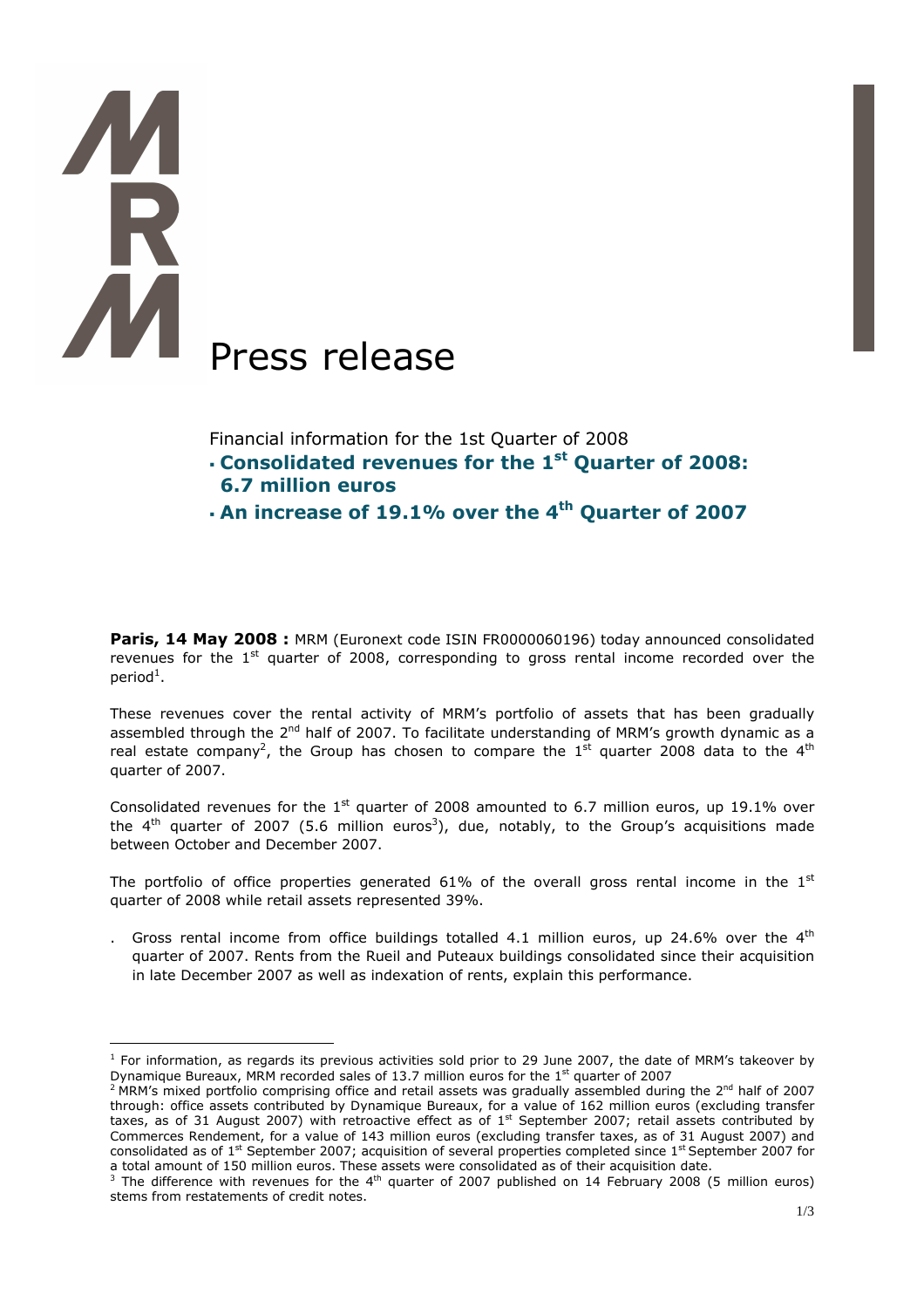Retail gross rental income amounted to 2.6 million euros, up 11.5% compared to the  $4<sup>th</sup>$  quarter of 2007. Besides the effect linked to rent indexation, this increase reflects the impact of the acquisitions completed in late December 2007 (buildings for 12 garden centers, operated under the Gamm Vert brand, and a warehouse bought from Agralys as well as the mall section of Ecole-Valentin shopping center). Conversely, pursuant to the Corbeil-Essonnes shopping center redevelopment project, the freeing up of the shops by the tenants in early 2008 had a negative impact on the retail portfolio rental income in the first quarter.

| <b>Consolidated revenues</b><br>million euros | Q4<br>2007 | 01<br>2008 | Change<br>Q1 2008 /<br>Q4 2007 |
|-----------------------------------------------|------------|------------|--------------------------------|
| Offices                                       | 3.3        | 4.1        | $+ 24.6%$                      |
| Retail                                        | 2.4        | 2.6        | $+11.5%$                       |
| <b>Total gross rental income</b>              | 5.6        | 6.7        | $+19.1%$                       |

# Key 1st Quarter 2008 events

MRM has adopted the SIIC tax status applicable to French listed real estate investment companies as from 1 January 2008. The MRM share has been included in the Euronext IEIF SIIC France index since 25 March 2008.

In January 2008, MRM signed an agreement for the purchase of a building, principally used as offices, offering a total area of  $1,114$  sqm, located rue de la Bourse in Paris 2<sup>nd</sup> District, for 6 million euros, excluding transfer taxes. Since the end of the  $1<sup>st</sup>$  quarter, this purchase has been finalised. The confirmation of the sale agreement has been announced on 28 April 2008.

Redevelopment of the Corbeil-Essonnes shopping center started in the  $1<sup>st</sup>$  quarter of 2008. All administrative authorisations required in order to start operations have been obtained. Eviction notices have been signed with all existing tenants, and shops have been freed up entirely at the beginning of 2008. This shopping center, meant to become one of MRM's emblematic retail assets, will be operated under the Marques Avenue brand. The opening to the public is scheduled during the last quarter of 2008.

# Subsequent events

In April 2008, MRM signed an agreement for the purchase of 5 restaurant properties for a total amount of 8.2 million euros.

# Agenda

The General Shareholder meeting will take place on 12 June 2008. The revenues for the  $2^{nd}$  quarter of 2008 will be released on 14 August 2008.